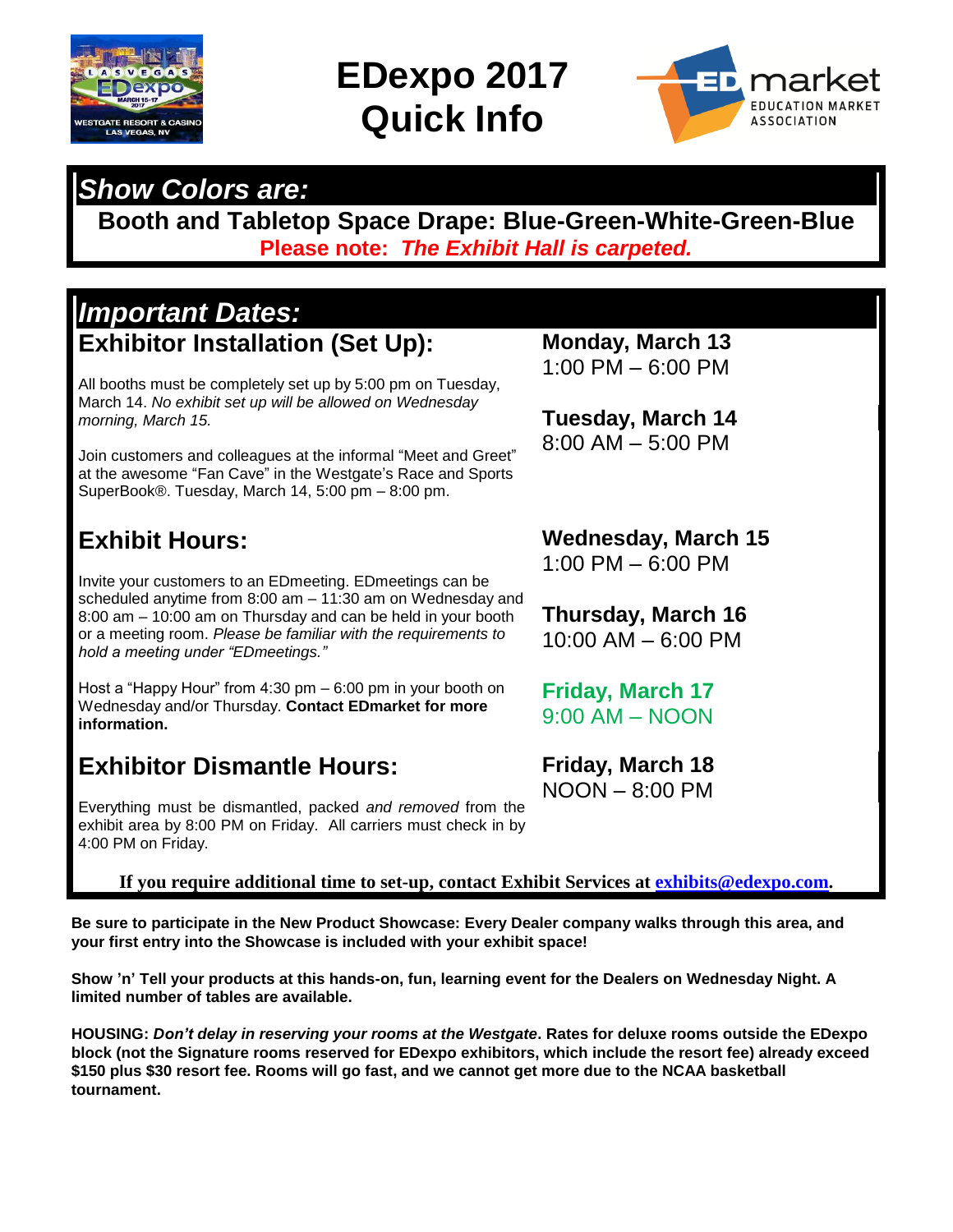

### EDexpo 2017 SHIPPING INFORMATION

**Warehouse (Advance) Shipping Address: Exhibiting Company Name / Booth # EDexpo 2017 C/O Freeman 6675 W. Sunset Road Las Vegas, NV 89118** 

Freeman will accept crated, boxed or skidded material beginning **FEBRUARY 15, 2017** at the above address. Material arriving after **MARCH 7, 2017** will be received at the warehouse with an additional afterdeadline charge. Warehouse receiving hours are 8:00 a.m. - 3:30 p.m., Monday-Friday. If required, provide your carrier with this phone number: (702) 579-1700.

Warehouse freight will be delivered prior to exhibitor set up. If warehouse freight has to be moved in on a weekend in order to be in the exhibitors booth for move-in day, an overtime charge may apply.

#### **Show Site Shipping Address: Exhibiting Company Name / Booth # EDexpo 2017 C/O Freeman Westgate Las Vegas 3000 Paradise Rd Las Vegas, NV 89109**

Freeman will receive shipments at the exhibit facility beginning **1:00 PM MARCH 13.** Shipments arriving before this date may be refused by the facility. Any charges incurred for early freight accepted by the facility will be the responsibility of the exhibitor. If required, provide your carrier with this phone number: (702) 579-1700.

#### **Please note:**

- **1)** Overtime Rates will apply on all shipments, *inbound/outbound* between 5:00 pm 8:00 am, Monday through Friday, ALL DAY Saturdays, Sundays, and Holidays.
- **2)** All items and materials that must be brought into the facility may be subject to Material Handling Charges and are the responsibility of the Exhibitor. This also applies to items not ordered through the Official Show Vendors.

#### Questions on Shipping?

Contact the FREEMAN Las Vegas Office/Exhibitor Services: **6555 West Sunset Road, Las Vegas, NV 89118 Phone: (702) 579-1700 Email: FreemanLasVegasES@freemanco.com**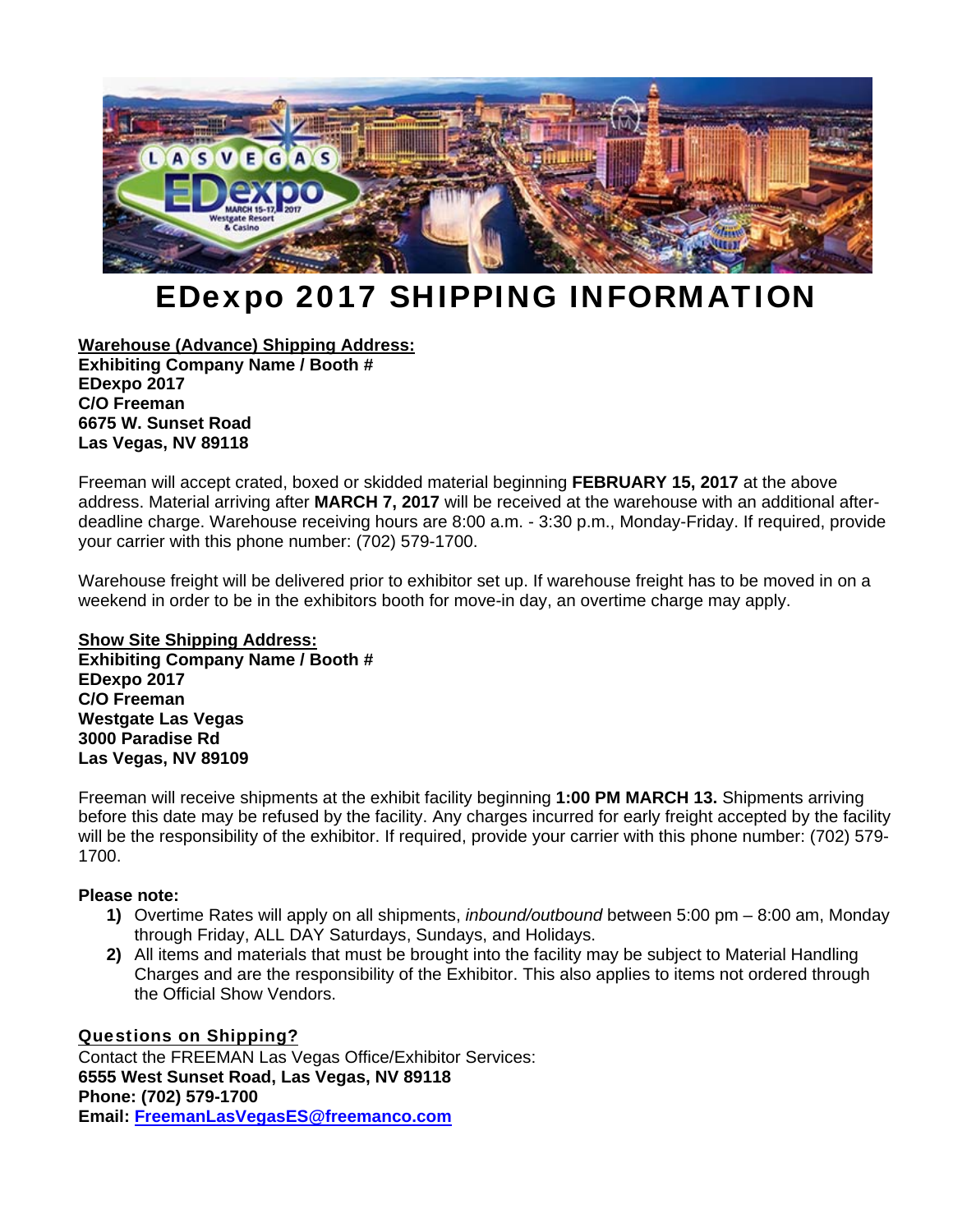#### **ADVANCE WAREHOUSE 6675 West Sunset Road Las Vegas, NV 89118**

#### **Hours of Operation:**

Warehouse hours are Monday through Friday from 8:00 a.m. to 3:30 p.m., Holidays excluded.

#### **Directions:**

From I-15 Northbound or Southbound From US-93 / I-515 Northbound

 Exit 1-215 West Exit I-215 West Exit Jones Boulevard (stay in center lanes) Exit Jones Boulevard (stay in center lanes) Cross over Jones Blvd staying to the right Cross over Jones Blvd staying to the right Continue on Raphael Rivera Way Continue on Raphael Rivera Way Freeman will be on right Freeman will be on right

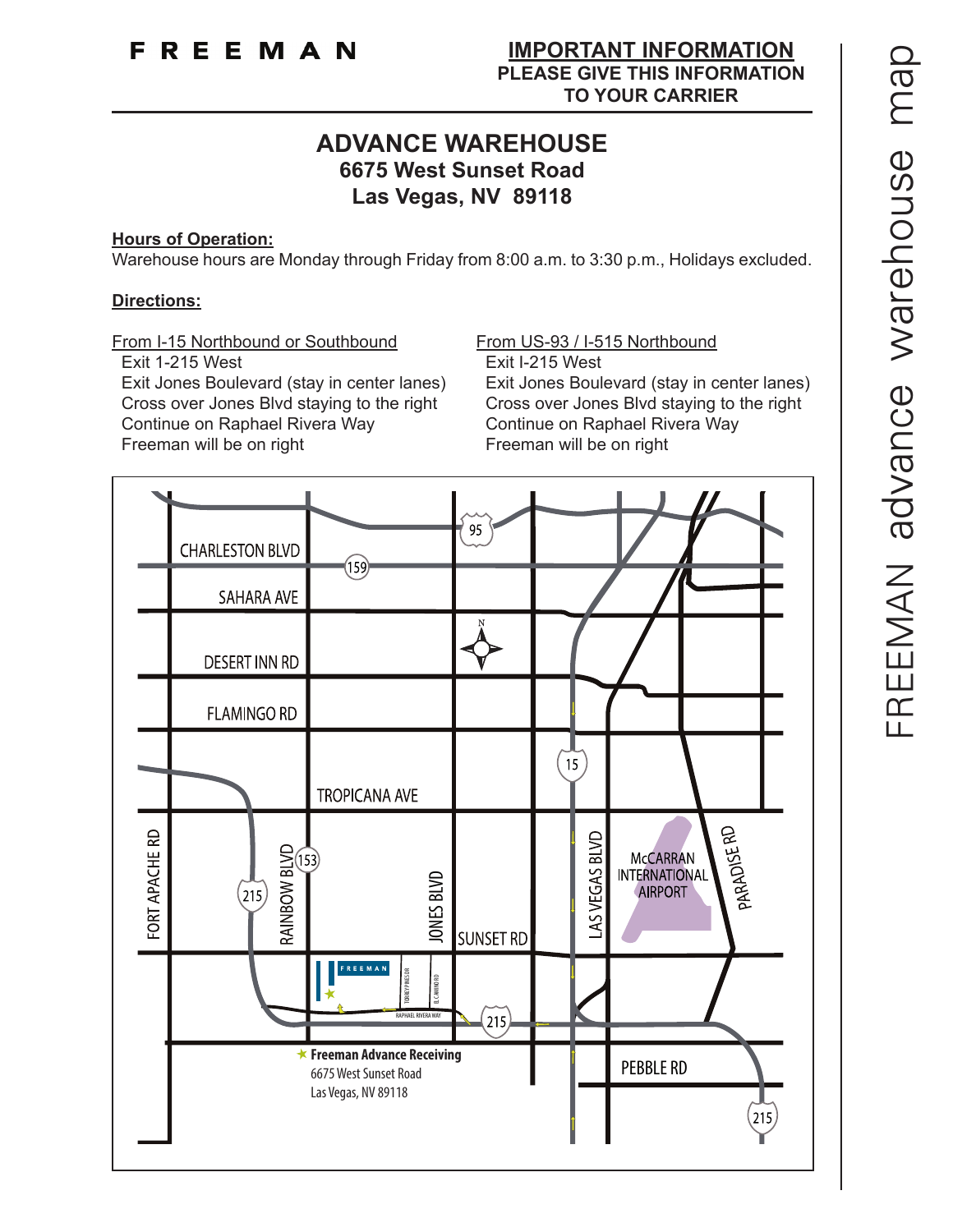|  |  | F R E E M A N       |  |
|--|--|---------------------|--|
|  |  | RUSH                |  |
|  |  | <b>DO NOT DELAY</b> |  |

*RECEIVING DATE BEGINS: FEBRUARY 15, 2017*

*DEADLINE DATE IS: MARCH 7, 2017*

|  |  | F R E E M A N       |  |
|--|--|---------------------|--|
|  |  | RUSHI               |  |
|  |  | <b>DO NOT DELAY</b> |  |

*RECEIVING DATE BEGINS: FEBRUARY 15, 2017*

*DEADLINE DATE IS: MARCH 7, 2017*

**EXHIBITOR NAME** 

**C/O FREEMAN 6675 W SUNSET RDLAS VEGAS, NV 89118**

## WAREHOUSE

**EVENT: \_\_\_\_\_\_\_\_\_\_\_\_\_\_\_\_\_\_\_\_\_\_\_\_\_\_\_\_\_\_\_\_\_\_\_ EVENT: \_\_\_\_\_\_\_\_\_\_\_\_\_\_\_\_\_\_\_\_\_\_\_\_\_\_\_\_\_\_\_\_\_\_\_** *EDexpo 2017 EDexpo 2017*

**BOOTH NO. \_\_\_\_\_\_\_\_\_\_ NO. OF PIECES \_\_\_\_\_\_\_**

**TO:**

**EXHIBITOR NAME** 

**C/O FREEMAN 6675 W SUNSET RDLAS VEGAS, NV 89118**

### WAREHOUSE

**BOOTH NO. \_\_\_\_\_\_\_\_\_\_ NO. OF PIECES \_\_\_\_\_\_\_**